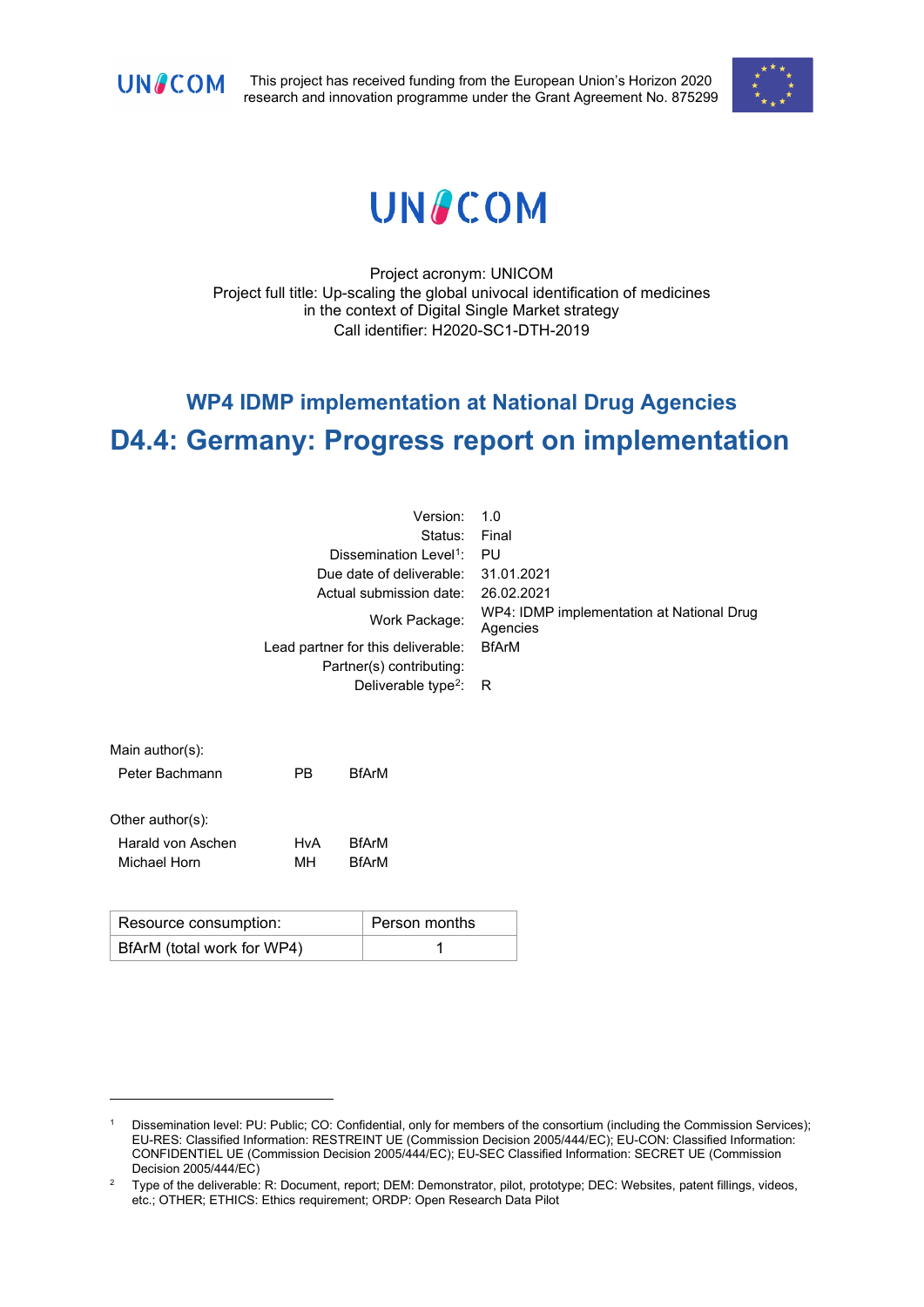## **Revision history**

| <b>Version</b> | <b>Date</b> | <b>Changes made</b>                         | Author(s)  |
|----------------|-------------|---------------------------------------------|------------|
| 0.1            | 07.01.2020  | Initial draft                               | <b>PB</b>  |
| 0.2            | 31.01.2021  | Deliverable abstract, executive summary     | <b>PB</b>  |
| 0.3            | 22.02.2021  | Internal review                             | HvA, MH    |
| 0.4            | 23.02.2021  | Incorporated feedback after Internal review | <b>PB</b>  |
| 0.5            | 24.02.2021  | Incorporated feedback after peer review     | <b>PB</b>  |
| 0.6            | 24.02.2021  | Final version                               | <b>PB</b>  |
| 1.0            | 26.02.2021  | Final check and submission                  | <b>EMP</b> |

#### **Statement of originality**

This deliverable contains original unpublished work except where clearly indicated otherwise. Acknowledgement of previously published material and of the work of others has been made through appropriate citation, quotation or both.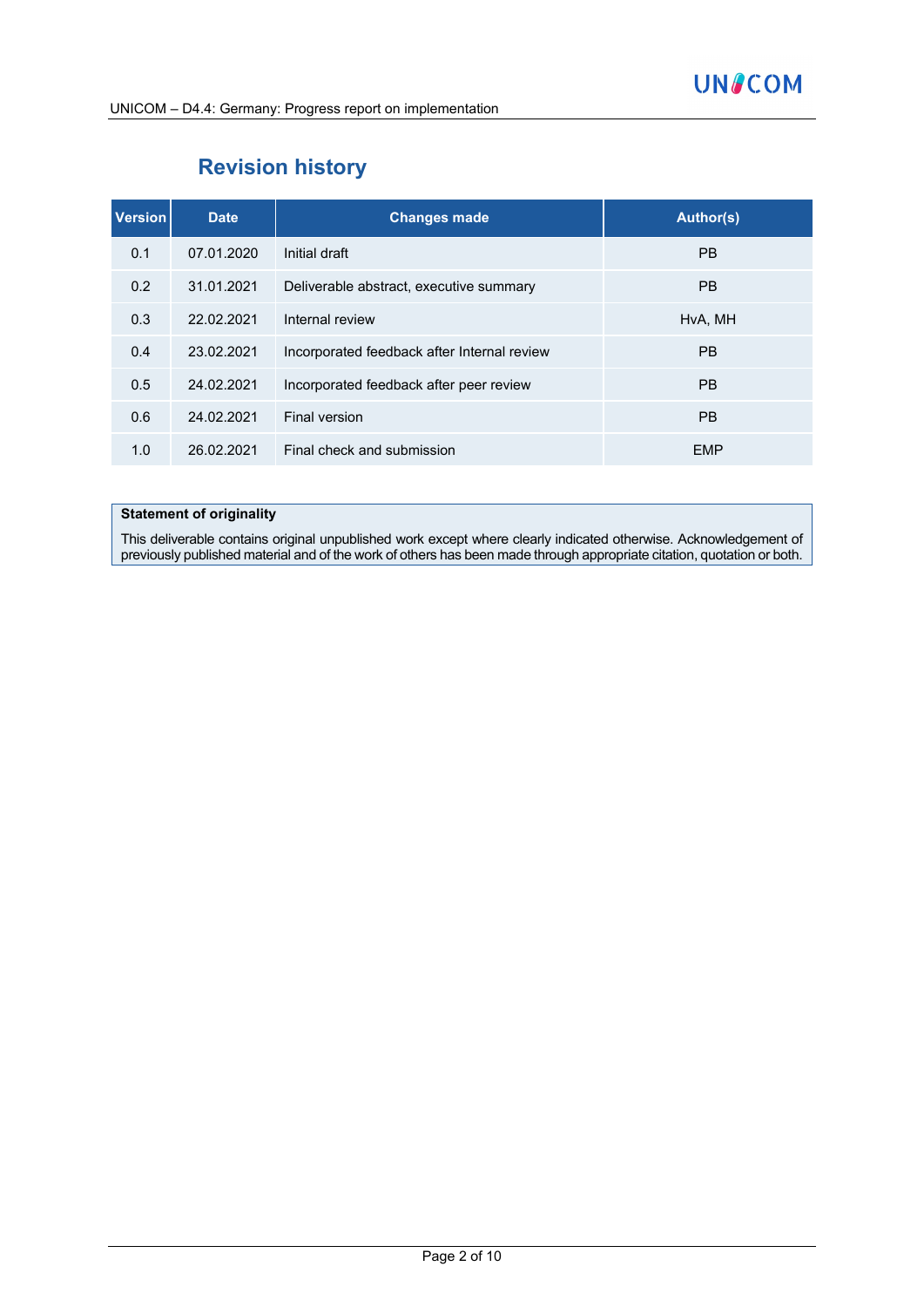## **Deliverable abstract**

Task 4.2 foresees the refactoring of the central German database for medicinal products (AMIS/AmAnDa) towards ISO IDMP and SPOR at the Federal Institute for Drugs and Medical Devices (BfArM).

The task includes work on the following topics:

- European-wide guidance how to standardise legacy data according towards IDMP and best-practices for other national competent authorities (NCAs) are drafted
- Essential tasks to provide ISO IDMP-compatible IT-systems are progressed based on national implementation plans
- Legacy data migration is progressed towards ISO IDMP based on national migration plans
- Essential tasks on data connectivity to EMA's SPOR services are progressed based on national implementation plans
- Increase knowledge and share best practices of how to implement ISO IDMP at NCA level

This report represents deliverable D4.4 and describes the status of the report period December 2019 to December 2020.

Keywords: BfArM, ISO IDMP, SPOR, REFACTORING

This document contains material, which is the copyright of the members of the UNICOM consortium listed above, and may not be reproduced or copied without their permission.

The commercial use of any information contained in this document may require a license from the owner of that information.

This document reflects only the views of the authors, and the European Commission is not liable for any use that may be made of its contents. The information in this document is provided "as is", without warranty of any kind, and accept no liability for loss or damage suffered by any person using this information.

© 2019-2023. The participants of the UNICOM project.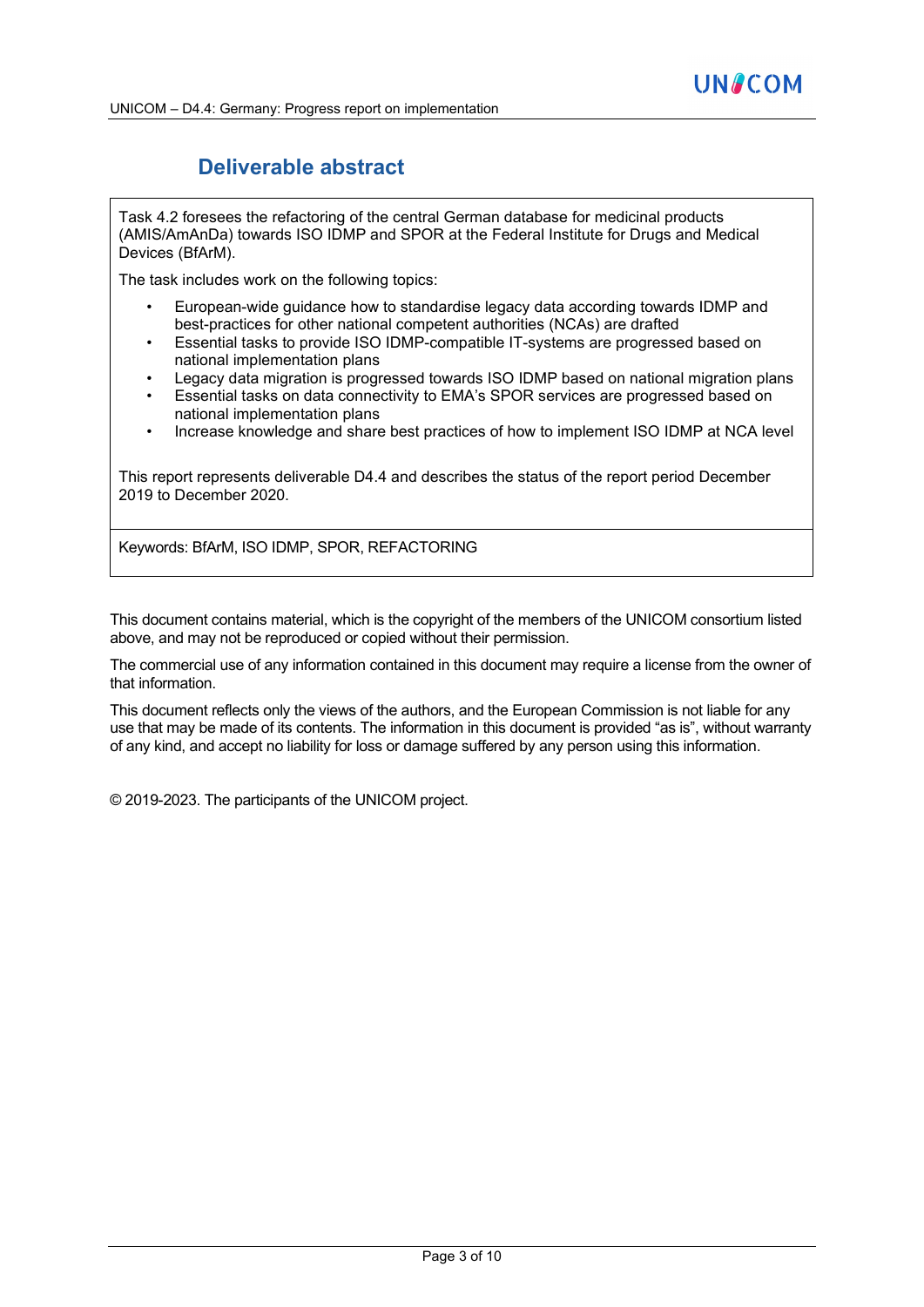## **TABLE OF CONTENTS**

| 3.1 |  |
|-----|--|
| 3.2 |  |
| 3.3 |  |
| 3.4 |  |
| 3.5 |  |

## **LIST OF TABLES**

| Table 2. Key figures by January 2021 – Medicinal product Authorisations, Registrations, Parallel |  |
|--------------------------------------------------------------------------------------------------|--|
|                                                                                                  |  |
|                                                                                                  |  |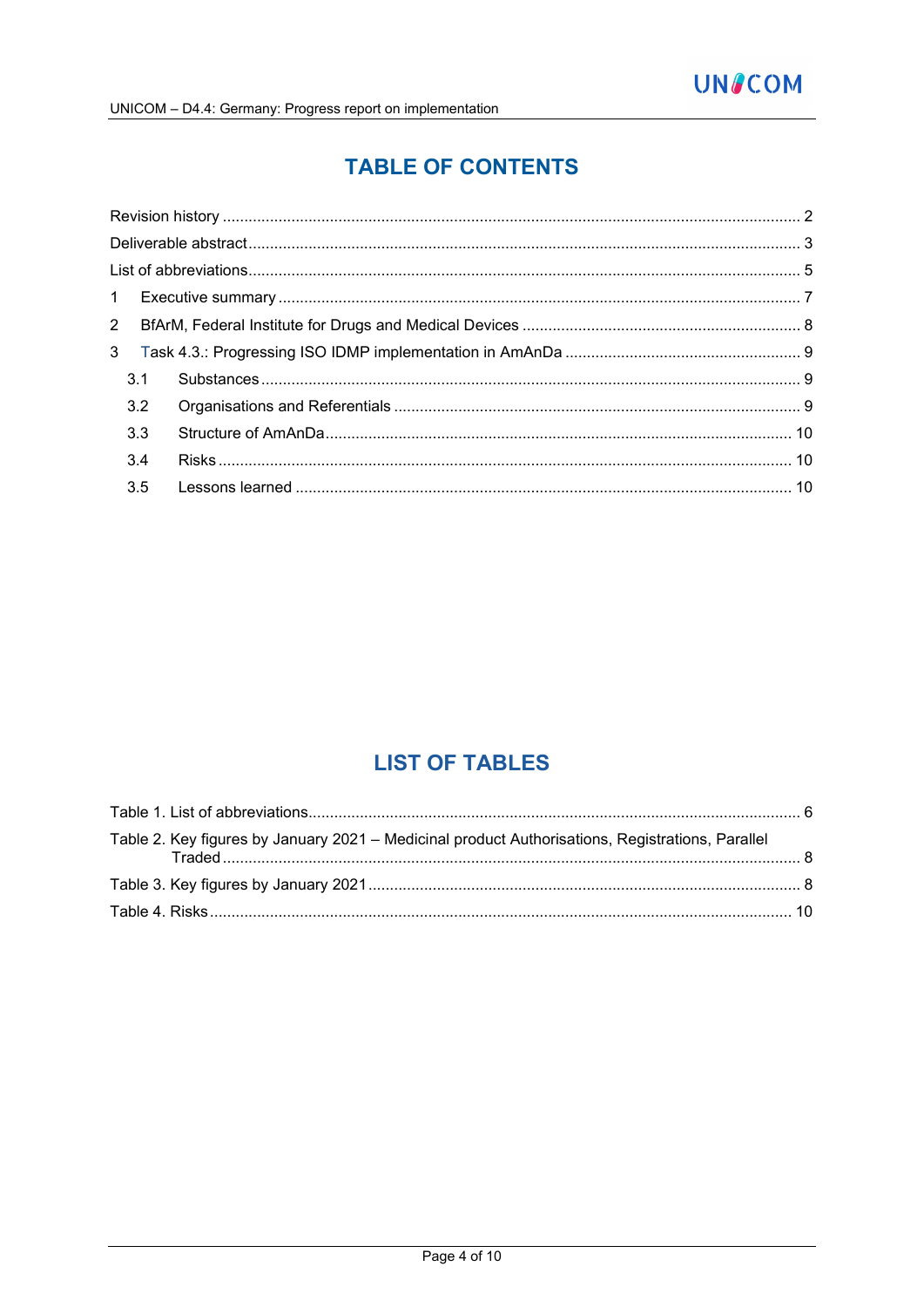## **List of abbreviations**

| Abbrevition  | Complete form                                                                                                                                       |
|--------------|-----------------------------------------------------------------------------------------------------------------------------------------------------|
| AmAnDa       | Arzneimittel- und Antrags-Datenbank                                                                                                                 |
| <b>AMIS</b>  | Arzneimittelinformationssystem des Bundes                                                                                                           |
| <b>API</b>   | Application Programming Interface                                                                                                                   |
| <b>BfArM</b> | Federal Institute for Drugs and Medical Devices<br>(German: Bundesinstitut für Arzneimittel und Medizinprodukte)                                    |
| <b>BMG</b>   | Federal Ministry of Health<br>(German: Bundesministerium für Gesundheit))                                                                           |
| <b>BMEL</b>  | Federal Ministry for Food and Agriculture<br>(German: Bundesministerium für Ernährung und Landwirtschaft)                                           |
| <b>BVL</b>   | Federal Office of Consumer Protection and Food Safety<br>(German: Bundesamt für Verbraucherschutz und Lebensmittelsicherheit)                       |
| <b>CTS</b>   | Communication and Tracking System                                                                                                                   |
| <b>DCP</b>   | <b>Decentralised Procedure</b>                                                                                                                      |
| <b>DIMDI</b> | German Institute for Medical Information and Documentation<br>(German: Deutsches Institut für Medizinische Dokumentation und Information            |
| eAF          | <b>Electronic Application Form</b>                                                                                                                  |
| <b>EMA</b>   | European Medicines Agency                                                                                                                           |
| <b>FHIR</b>  | Fast Healthcare Interoperability Resources                                                                                                          |
| <b>IDMP</b>  | <b>Identification of Medicinal Products</b>                                                                                                         |
| IG           | Implementation Guide                                                                                                                                |
| <b>ISO</b>   | International Organization for Standardization                                                                                                      |
| <b>MAH</b>   | Marketing Authorisation Holder (German: Pharmazeutischer Unternehmer)                                                                               |
| <b>MP</b>    | <b>Medicinal Product</b>                                                                                                                            |
| <b>MRP</b>   | <b>Mutual Recognition Procedure</b>                                                                                                                 |
| <b>NCA</b>   | <b>National Competent Authority</b>                                                                                                                 |
| <b>OMS</b>   | <b>Organisation Management Services</b>                                                                                                             |
| PEI          | Paul-Ehrlich Institut - Federal Institute for Vaccines and Biomedicines<br>(German: Bundesinstitut für Impfstoffe und biomedizinische Arzneimittel) |
| <b>PMS</b>   | <b>Product Management Services</b>                                                                                                                  |
| <b>RDM</b>   | Relational Data Model designed by EMA for medicinal products (depreciated)                                                                          |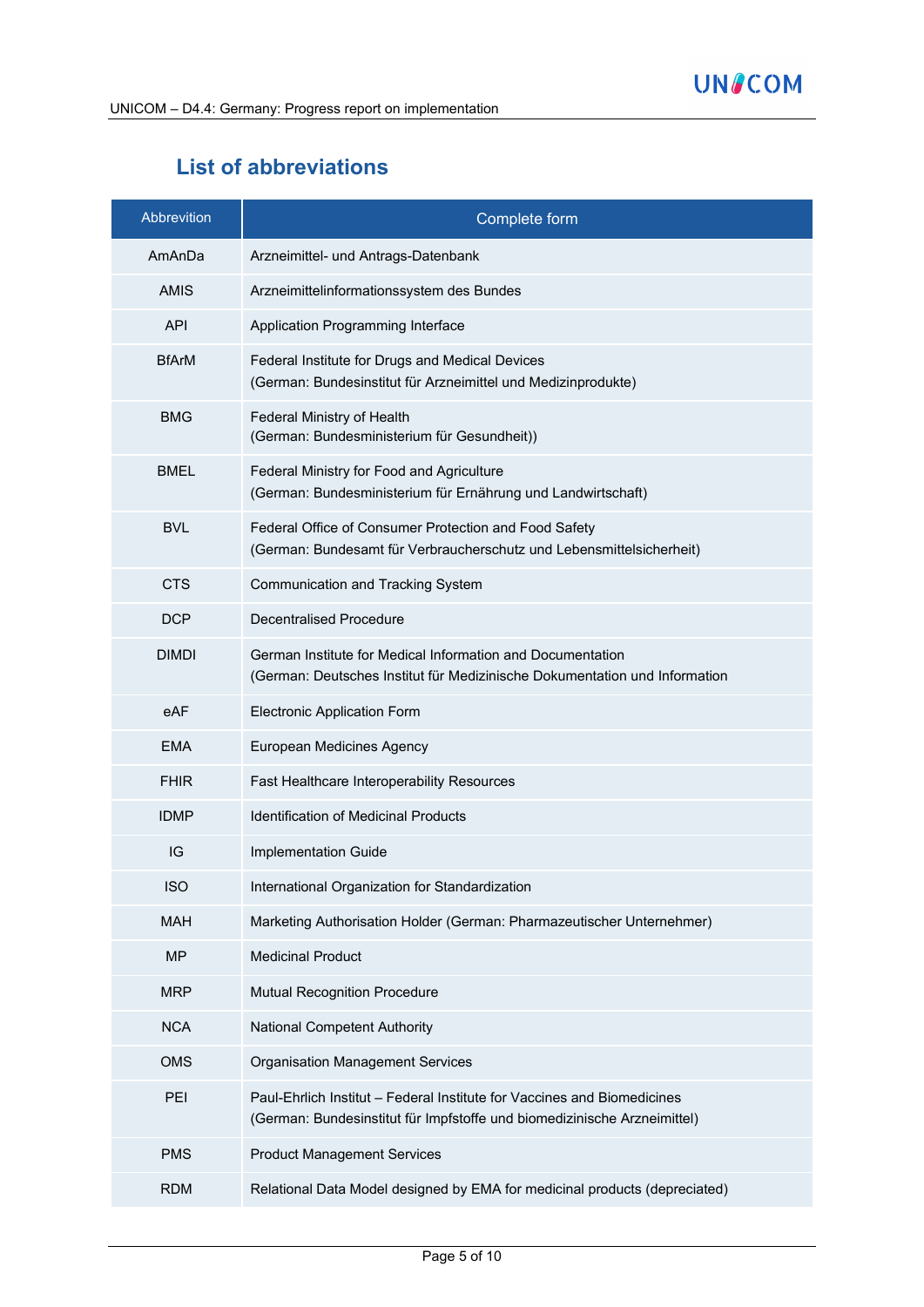### UNICOM – D4.4: Germany: Progress report on implementation

| <b>RMS</b>  | Referentials Management Services                                                                                                                              |
|-------------|---------------------------------------------------------------------------------------------------------------------------------------------------------------|
| <b>SMS</b>  | Substance Management Services                                                                                                                                 |
| <b>SPOR</b> | EMA service delivering quality data management services for substances, products,<br>organisations and referentials (SPOR) to power EU regulatory activities. |
| <b>WP</b>   | Work package                                                                                                                                                  |

**Table 1.** List of abbreviations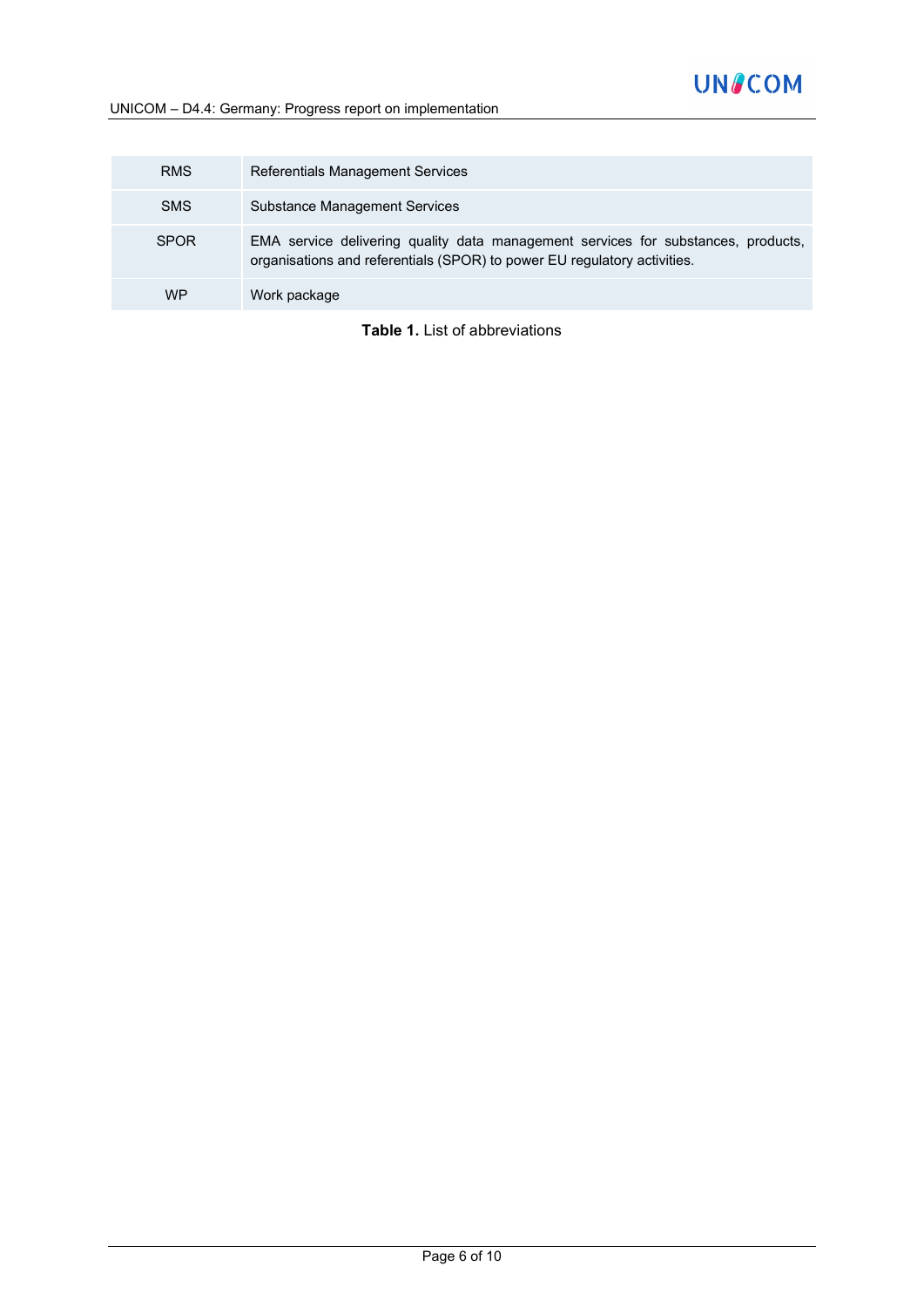## **1 Executive summary**

Task 4.4 foresees the refactoring of the core IT system for medicinal products (AMIS/AmAnDa) towards ISO IDMP and SPOR at the German Federal Institute for Drugs and Medical Devices (BfArM). This report represents deliverable D4.4 of the underlying Grand Agreement.

The BfArM is responsible for hosting the central German database for human and veterinary medicinal products on behalf of the three federal higher authorities BfArM, PEI (BMG) and the BVL (BMEL). Due to the age and the technical structure, there was an anticipated need for the development of a successor of this database, called AMIS. AMIS was a monolithic in-house development, and was finally decommissioned on 19 March 2020. The successor, AmAnDa, is a modular system using standard and in-house software, taking into account elements of ISO IDMP so far as this was known and possible during the development (e.g. substances, EU SPOR PMS IG v1, existing ISO IDMP data models). As usual for such complex replacement projects, there was a considerable delay in the development and roll-out, with a final and successful go life of AmAnDa on 23 March 2020.

In addition to this, there was in 2019 a political decision by the BMG to disband the DIMDI and to integrate its staff and task into the BfArM. The DIMDI was a federal higher authority, responsible for the development of software solutions and to provide essential databases for the public health care sector. This integration of the DIMDI (staff and IT structure/tasks) into the BfArM, resulting in a restructuring of the BfArM, was finalised on 10 July 2020.

Both events, together with the delay of the final adoption of the EU SPOR PMS IG v2 (anticipated February 2021) have resulted in the internal decision to slow down the speed on additional work to get the new database system AmAnDa further compliant with ISO IDMP. Planning and work has resumed with a higher speed in autumn 2020.

A detailed workplan with defined milestones for the project needs to be defined and is next on the agenda.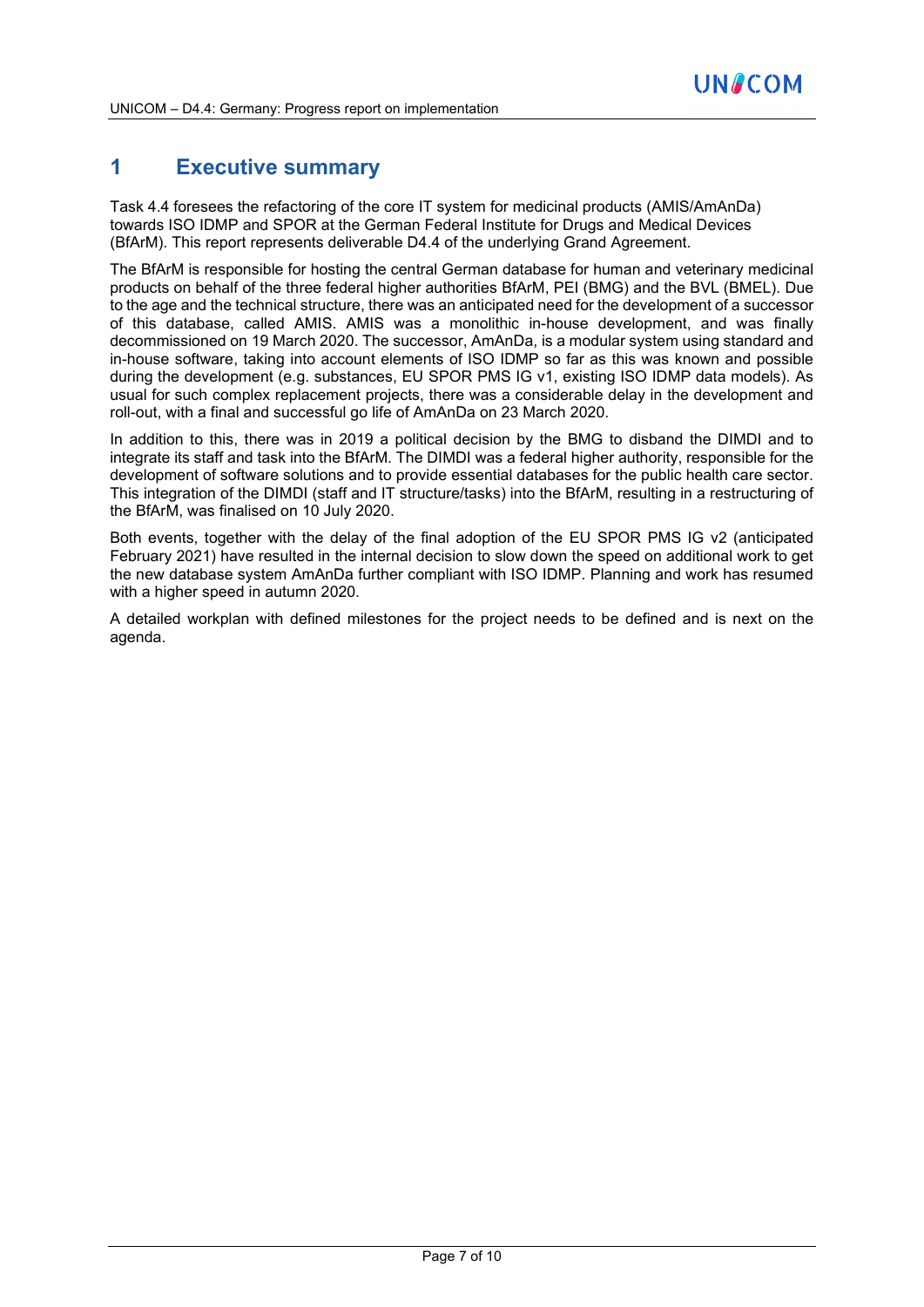## **2 BfArM, Federal Institute for Drugs and Medical Devices**

- BfArM is an independent federal higher authority, direct accountable to and supervised by the Federal Ministry of Health in Germany. The BfArM is responsible for
	- $\triangleright$  Authorisation and Post-marketing Activities (including Pharmacovigilance) for medicinal products for human use, Parallel Import of medicinal products, Complimentary and Traditional Medicinal Products and Standard Marketing Authorisations in Germany
	- $\triangleright$  Approval and supervision of clinical trials
	- The Federal Opium Agency and the Cannabis Agency
	- $\triangleright$  Innovation Office
	- $\triangleright$  Scientific research in the areas of Pharmacogenomics, Pharmacoepidemiology and **Biostatistics**
	- > The Research Data Centre
	- $\triangleright$  Medical Devices Pharmacovigilance and Databases
	- The DiGA(Digitale Gesundheitsanwendungen)-Fast-Track procedure ('Medical Apps')
	- The Centre of Semantics and Classification Systems (ICF, ICD, SnowMed CT, …)
	- $\triangleright$  Hosting the central database for human and veterinary medicinal products approved in Germany and the EU and provide information on this to the public and the health care sector
- Staff number: 1297 equivalent to 932 FTEs.

#### **Key figures – Medicinal product Authorisations, Registrations, Parallel Traded**

| <b>HUMAN</b>            |        | <b>VETERINARY (for information and comparison</b><br>purposes) |       |
|-------------------------|--------|----------------------------------------------------------------|-------|
| Total:<br>72.070        |        | Total:<br>2.550                                                |       |
| MRP/DCP:                | 10.930 | MRP/DCP:                                                       | 890   |
| National:               | 10.350 | National:                                                      | 1.430 |
| Parallel import:        | 6.835  | Parallel import:                                               | 20    |
| Standard authorisation: | 42.600 | Standard authorisation:                                        | 90    |
| Traditional MP:         | 285    | Traditional MP:                                                | 5     |
| Homeopathic:            | 1.070  | Homeopathic:                                                   | 115   |
| Total:<br>74.620        |        |                                                                |       |

**Table 2.** Key figures by January 2021 – Medicinal product Authorisations, Registrations, Parallel Traded

#### **Other key figures – Organisations and Substances**

| <b>Complete Database</b> |        |  |
|--------------------------|--------|--|
| Organisations total:     | 36.650 |  |
| MAH:                     | 16.100 |  |
| Substances total:        | 45.800 |  |

**Table 3.** Key figures by January 2021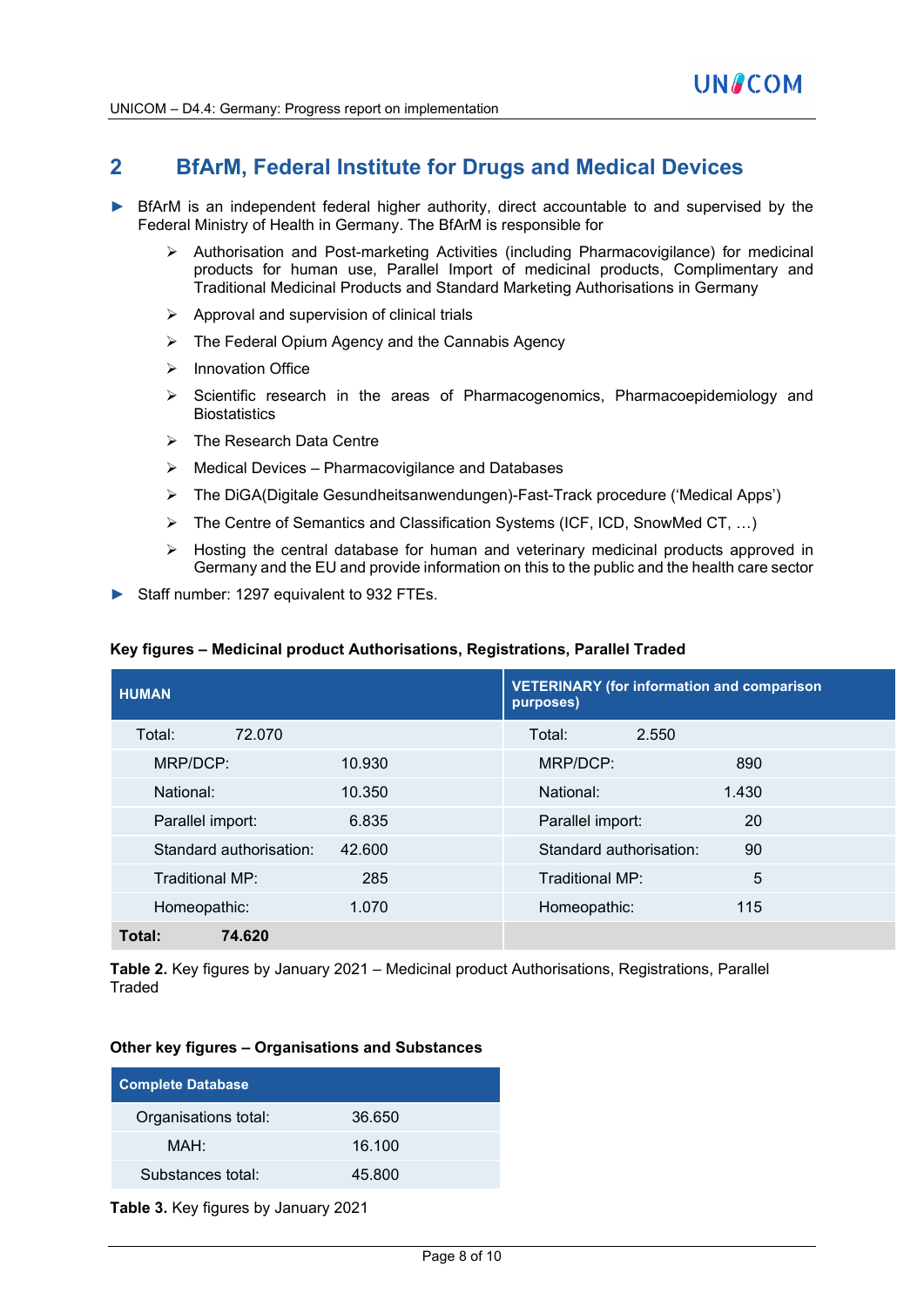## **3 Task 4.3.: Progressing ISO IDMP implementation in AmAnDa**

The new German database for human and veterinary medicinal products - called AmAnDa ("Arzneimittel- und Antrags-Datenbank") - has replaced the existing AMIS-system on 23 March 2020 after several years of planning and development.

As the AmAnDa-project has started well in advance of the UNICOM-project and is the key database, the first political priority was to finalise AmAnDa and to go live. This – together with the integration of the DIMDI – has blocked effectively a substantial amount of the available IT-Resources until March 2020 and some months afterwards.

AmAnDa was already designed in a modular approach based on principles of the ISO IDMP/SPOR and using the RDM. It consists of

- a substance database (S)
- a product database (P)
- a database on organisations called 'Partnerinformation' (O)
- a catalogue portal  $(R)$

Taking into account the given constrains, the structured work on UNICOM WP4 and a further alignment of the data bases for products, organisations and referentials in AmAnDa has started with a significant delay.

### **3.1 Substances**

As the need of a new architecture of the existing substance database materialised late in the AmAnDa development, there was the decision taken to use the ISO IDMP compatible and open source database G-SRS of the Ginas-project. This database in AmAnDa is called DE-SRS and has needed some adjustments to fit into the AmAnDa environment und to fulfil additional national necessary tasks. Experiences gained in the building of DE-SRS and tools created (loading tool of the existing substance data into DE-SRS, interaction with other elements of AmAnDa, …) are the fundamental basis for the building of EU-SRS (see UNICOM WP 2). Both projects have been and are running in close cooperation. DE-SRS is therefore the first ISO IDMP compatible database in real world daily use in the European Union.

There is already an internal decision to replace DE-SRS by EU-SRS if finalised and to be in line with any further software update and development of EU-SRS. No future national development of DE-SRS as substance database is anticipated. As result of this, amendments in DE-SRS based on national needs will be disintegrated, and established as independent software elements in AmAnDa.

### **3.2 Organisations and Referentials**

A decision was taken in December 2020 to restart the mapping exercise between our

- database on organisations ("Partnerinformation") with EMA SPOR OMS and
- catalogue databases with EMA SPOR RMS

Taking into account the experiences of partners within WP 4 on available mapping tools, the decision was taken in December 2020 to license the tool 'Sporify'. This was followed by a preliminary decision in January 2021, to establish two new temporary BfArM-project positions for the mapping work (awaiting final agreement from the BfArM budget office).